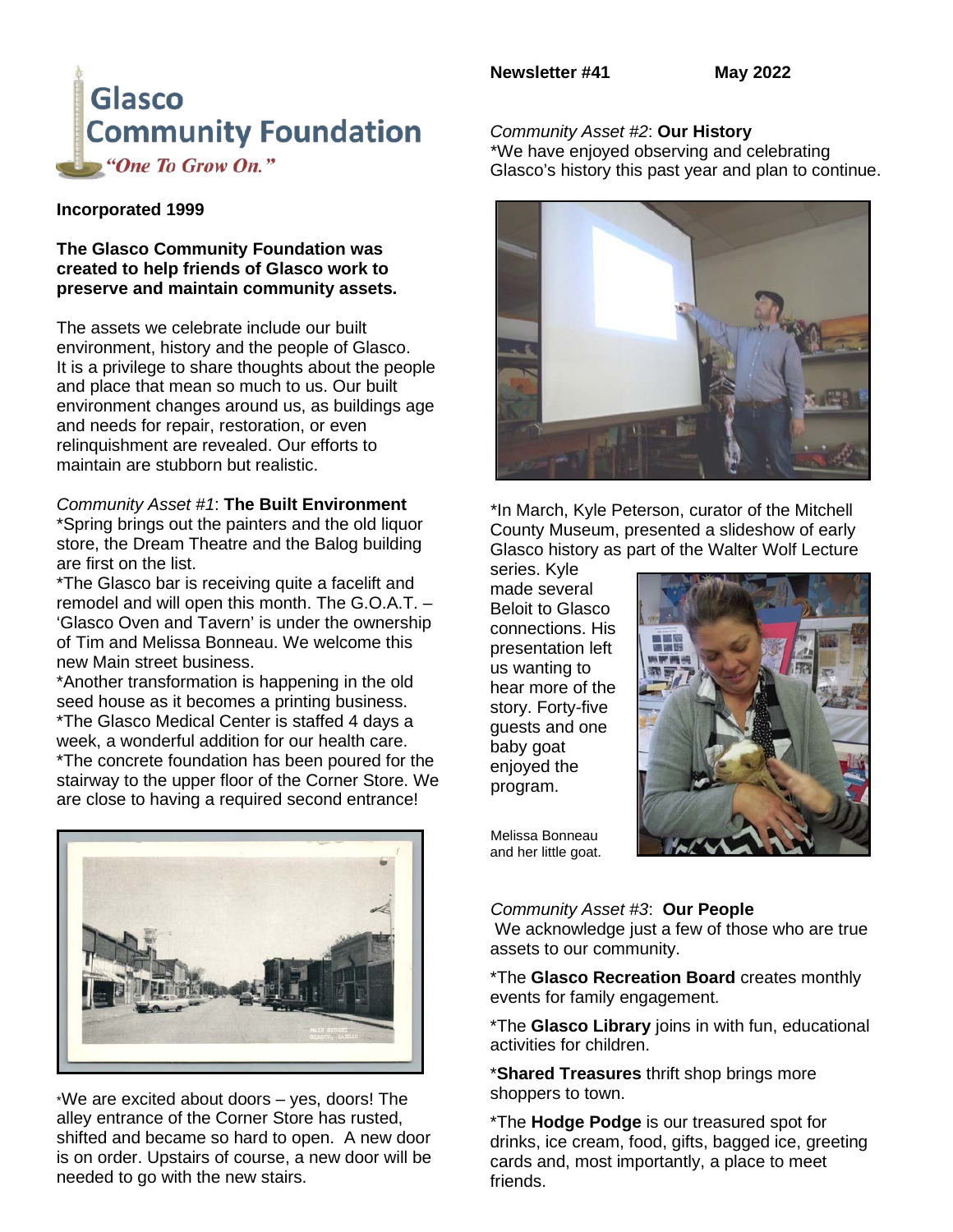

*The Glasco Community Foundation was created to support civic, cultural and recreational activities that promote a quality of life leading to the continued existence of the Glasco community.*

\*The **Farmer's Market** continues on Tuesdays. New vendors welcome. Farm eggs, homebaked goods, like cinnamon rolls and coffee cakes, jams and jellies, bierocks and frozen pies. Now adding seasonal produce.

\* The ever popular **Rhubarb Fest** is only moments away. It is May  $17<sup>th</sup>$  this year.

\*The *Light Up The Park* event is growing with Christmas cheer. The City crew installed the refurbished street pole decorations, now with LED lights and they were bright and beautiful.



\*Thad Shamburg displayed his framed Christmas seals and Christmas stamps for the month of December. It was impressive!

\**GIFTS: Glasco Inspires Free Talent Sharing: Living Fit!* Exercise class, pitch players and the Tuesday morning jam session use the Corner Store weekly. Glasco Artist group meets monthly.

\*The **Blessing Box** and **Food Bank** are maintained by the Corner Store. Food donations are welcome anytime.



\* In January, family and friends of Kim Darrow Hollinger gathered in the Corner Store after her funeral service. We are honored to offer this space when needed.

\*Teresa Heidrick presented a slideshow at our annual meeting in January. She reviewed the activities of the Glasco Recreation Board whose mission is: *To provide the community of Glasco with enhanced activities for youth of all ages and for increased family engagement opportunities*. Teresa thanked everyone for doing something.

\*Debbie Martin and the  $5<sup>th</sup>$  &  $6<sup>th</sup>$  graders filled all the Easter eggs, scattered them in the park and collected the empties after the hunt and prepared them for storage. That is a BIG job! The Delphos Lions Club, the Glasco Rec. board and the Foundation purchased the candy for the event held the day before Easter.

\*Glasco High School senior Taylor Pearce received the 2022 Glasco Community Foundation Scholarship. We wish her well as she continues her education.

*The Glasco Community Foundation was established in June 1999 and represented a decision to work together to make a difference in Glasco. That mission continues.* **June Dwyer**, **Jean Schmidt, Dorothy Martin**, **Bobbie Paulsen**, **Avis Henning, Jan McClellan, Charles Wilson, Patricia Coco** and **John Cooper** are current directors.

\*A board member would welcome an invitation to visit with you about the Foundation. Estate planning that includes Glasco Community Foundation will help secure Glasco's future.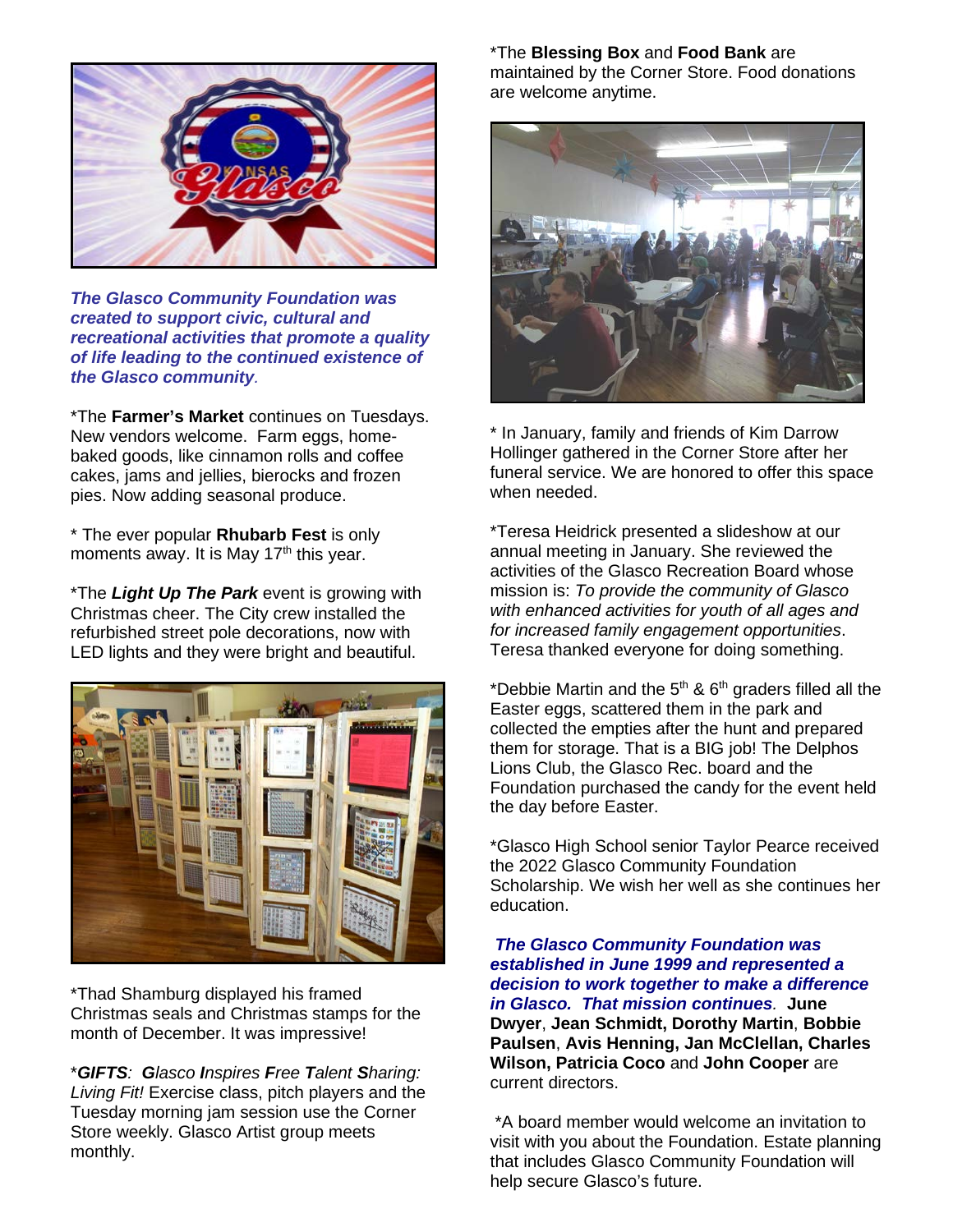

Postcard sent from Glasco, Feb. 3, 1910

Through the years, we have received significant gifts in memory of friends and family who have passed. These gifts bring to mind the special relationships forged with the community.

\*During the past six months we have received memorial gifts on behalf of: *Evonne Moe, Lewis and Vivian Dean, Maxine Kelly, Sandi Kinser, James Griffin, Margret Nutland Bishop, Shirley Coffin, Lloyd and Donnas Linton, Guy Williamson, Stan Imboden, Virginia Halderson, Steve Schrandt, Ted and Alma Libben, Kim Hollinger, Francis Tatro* **and Heinrich"Henry" Buettner.**

Celebrating their lives through the work of GCF in Glasco is an honor for the Foundation. A permanent record of those remembered through memorial gifts is found on the memorial boards at the Corner Store.

**This May 2022 newsletter continues our membership outreach for 2022. Please join us in this venture. Become a Hometown partner. Your membership and donations are what make this work! We can do so much together.**

The Corner Store carries a variety of sizes and colors of Glasco High School and Glasco, KS t-shirts. Short-sleeve: \$10/\$12. Long-sleeve \$15.

# **www.glascokansas.org**

\*\***Please Note**\*\* Our annual membership outreach is our primary means of funding. Our obligations at this time include:

\*Meet our 2022 budget of \$19,940 to maintain the Corner Store and its programs and to meet the financial obligations of utilities, insurance, building maintenance and taxes.

\*Encourage community planning and support for historic preservation.

\*Engage in historic preservation work on Main Street.

\*Seek a sound fiscal basis for maintaining the Corner Store as a Rural Nutrition and Activities Center.

\*Coordinate with the Glasco Community Recreation Board, Chamber Pride, Fun Day committee and the Free University.

\*Develop Community-Based Service Learning, building on the strengths of students and volunteers.

These all speak for GCF's very real role in meeting community needs in Glasco. We continue to seek support for our efforts in the community, making wise use of resources provided by our members.

GCF is unique among Kansas Community Foundations, striving to provide direct programming to address community needs as well as supporting other community efforts.

We maintain our original vision of how best to be a community foundation. We believe the best way to serve the community is to *be* a community foundation. That is, to be as inclusive as possible, all working together.

*This newsletter was produced by Jan McClellan with circulation assistance from Pat Coco.*